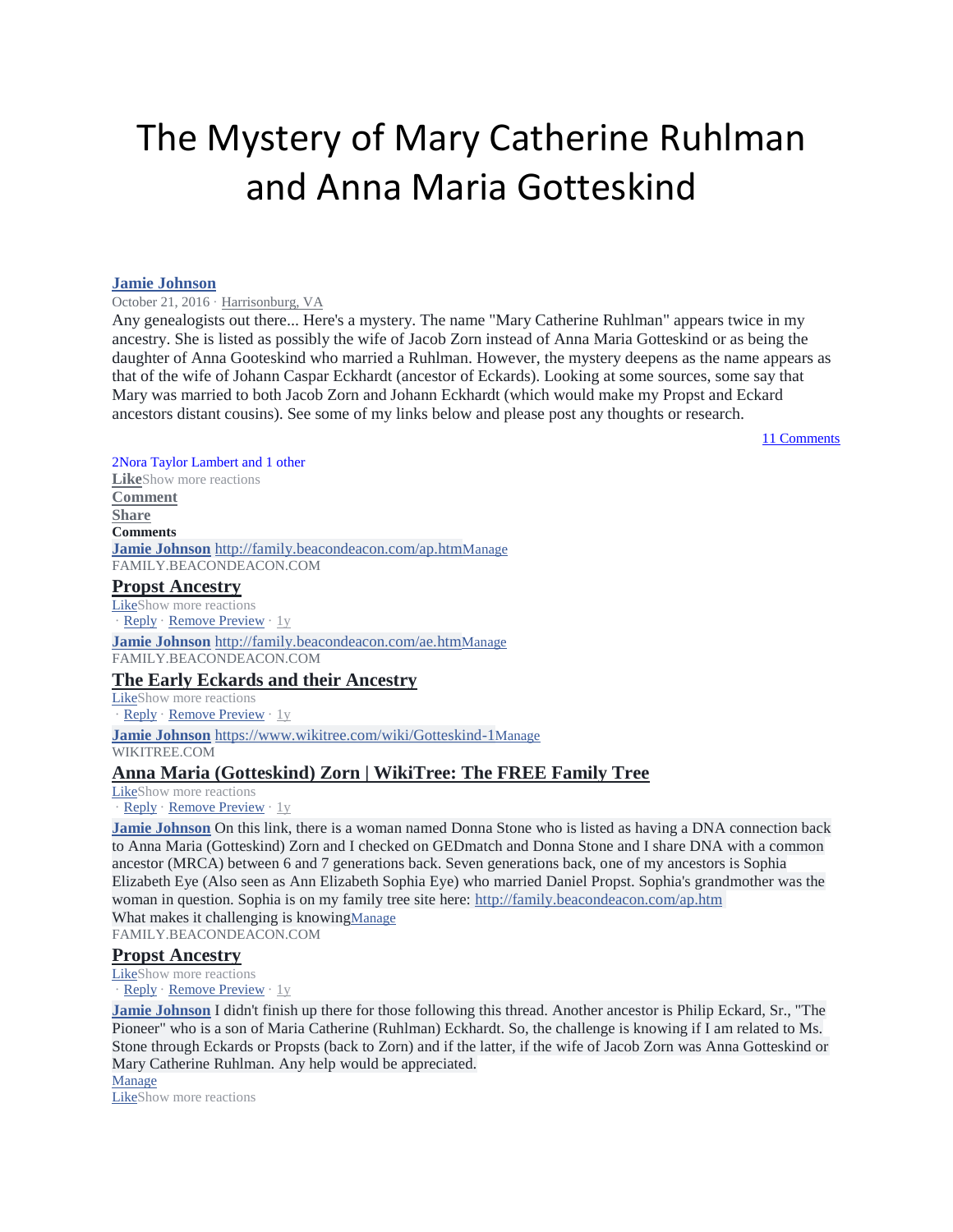$Reply \cdot 1y$  $Reply \cdot 1y$  $Reply \cdot 1y$ 

**[Jamie Johnson](https://www.facebook.com/beacon.deacon?fref=gc&dti=69653436109)** <https://www.wikitree.com/wiki/Ruhlmann-2>[Manage](https://www.wikitree.com/wiki/Ruhlmann-2)

WIKITREE.COM

### **[Maria Catherine \(Ruhlmann\) Zorn \(b. 1726\) | WikiTree: The FREE Family Tree](https://l.facebook.com/l.php?u=https%3A%2F%2Fwww.wikitree.com%2Fwiki%2FRuhlmann-2&h=AT2tkRVqD0EA3AH64zAQypCCb6jdK3QFdhbJ-j32jIHGaE6MWUqTmc_uha8MgnDoIT-8k013MvL7_Gt9orc5d_quUnatBt0xG9scO-Csi25PxuZoTq4AmkWoeLL3fYfNaZRH)**

[LikeS](https://www.facebook.com/groups/69653436109/permalink/10155444176196110/)how more reactions

[Reply](https://www.facebook.com/groups/69653436109/permalink/10155444176196110/) · [Remove Preview](https://www.facebook.com/groups/69653436109/permalink/10155444176196110/) · [1y](https://www.facebook.com/groups/69653436109/permalink/10155444176196110/?comment_id=10155444179406110&comment_tracking=%7B%22tn%22%3A%22R4%22%7D)

**[Jamie Johnson](https://www.facebook.com/beacon.deacon?fref=gc&dti=69653436109)** [http://wc.rootsweb.ancestry.com/cgi-bin/igm.cgi?op=DESC...](http://wc.rootsweb.ancestry.com/cgi-bin/igm.cgi?op=DESC&db=%3A2182508&id=I138)[Manage](http://wc.rootsweb.ancestry.com/cgi-bin/igm.cgi?op=DESC&db=%3A2182508&id=I138) WC.ROOTSWEB.ANCESTRY.COM

## **[RootsWeb's WorldConnect Project: 7282002](https://l.facebook.com/l.php?u=http%3A%2F%2Fwc.rootsweb.ancestry.com%2Fcgi-bin%2Figm.cgi%3Fop%3DDESC%26db%3D%253A2182508%26id%3DI138&h=AT2kI78i6ScgV0TZdzhFC2Ua1uw6Fbn1Ij4NVOYF9SkFtkktYAxjhXGF5ysDJHiUGrqZHv2DMDwjNZpjV_omtJdHe3YchnCmk_Q5aOt2Fu_c0WCv0i7QJXjb6sAe2UyFiDU1)**

[LikeS](https://www.facebook.com/groups/69653436109/permalink/10155444176196110/)how more reactions

[Reply](https://www.facebook.com/groups/69653436109/permalink/10155444176196110/) · [Remove Preview](https://www.facebook.com/groups/69653436109/permalink/10155444176196110/) · [1y](https://www.facebook.com/groups/69653436109/permalink/10155444176196110/?comment_id=10155444180236110&comment_tracking=%7B%22tn%22%3A%22R3%22%7D)

**[Jamie Johnson](https://www.facebook.com/beacon.deacon?fref=gc&dti=69653436109)** Make sure to read my comments under my third comment under the "Anna Maria (Gotteskind) Zorn..." link.

[Manage](https://www.facebook.com/groups/69653436109/permalink/10155444176196110/)

[LikeS](https://www.facebook.com/groups/69653436109/permalink/10155444176196110/)how more reactions

 $\text{Reply} \cdot 1$  $\text{Reply} \cdot 1$  $\text{Reply} \cdot 1$ 

**[Jamie Johnson](https://www.facebook.com/beacon.deacon?fref=gc&dti=69653436109)** This clears things up somewhat: [https://www.findagrave.com/memorial/156279224/jacob-](https://www.findagrave.com/memorial/156279224/jacob-zorn)

[zorn](https://www.findagrave.com/memorial/156279224/jacob-zorn)[Manage](https://www.facebook.com/groups/69653436109/permalink/10155444176196110/)

FINDAGRAVE.COM

## **[Jacob Zorn \(1718-1755\) -](https://l.facebook.com/l.php?u=https%3A%2F%2Fwww.findagrave.com%2Fmemorial%2F156279224%2Fjacob-zorn&h=AT3_7UgtT2CTNTaQDTV1j9OvziFq6E76TPqALHQLB9bQKc4DTAWR6nNNNGceD3zeLo68WkPjPZUEwXYn_5RtJaFYjPGz-eYma2YdMsxgolr2Wohtr3MDxIe8tfXou4X5mU8V) Find A Grave Memorial**

[LikeS](https://www.facebook.com/groups/69653436109/permalink/10155444176196110/)how more reactions [Reply](https://www.facebook.com/groups/69653436109/permalink/10155444176196110/) · [Remove Preview](https://www.facebook.com/groups/69653436109/permalink/10155444176196110/) · [1d](https://www.facebook.com/groups/69653436109/permalink/10155444176196110/?comment_id=10157702033231110&comment_tracking=%7B%22tn%22%3A%22R1%22%7D)

**[Jamie Johnson](https://www.facebook.com/beacon.deacon?fref=gc&dti=69653436109)** Anna Gotteskind was his first wife who died in 1741. Mary Catherine Ruhlman was his second wife whose daughter Catherine Anna Zorn married Christopher Eye, my 6x great grandparents.

[1](https://www.facebook.com/ufi/reaction/profile/browser/?ft_ent_identifier=10155444176196110_10157702035296110&av=1060493326)

[Manage](https://www.facebook.com/groups/69653436109/permalink/10155444176196110/) [LikeS](https://www.facebook.com/groups/69653436109/permalink/10155444176196110/)how more reactions  $\cdot$  [Reply](https://www.facebook.com/groups/69653436109/permalink/10155444176196110/)  $\cdot$  [1d](https://www.facebook.com/groups/69653436109/permalink/10155444176196110/?comment_id=10157702035296110&comment_tracking=%7B%22tn%22%3A%22R0%22%7D)

**[Jamie Johnson](https://www.facebook.com/beacon.deacon?fref=gc&dti=69653436109)** And it appears there were two women named Mary Catherine Ruleman (Maria Catharina Ruhlman), one married to Jacob Zorn and one married to Johann Caspar Eckhardt. Mary Catherine (Ruhlman) Zorn was around 25 when her daughter was born in 1751 (The daughter was Anna Catharina Zorn who married Christopher S. Eye). Mary Catherine (Ruhlman) Eckhardt was married in 1743 to Johann Caspar Eckhardt and Philip Eckard, Sr., "The Pioneer" was born ca. 1747-1751 and several transactions indicate the Eckhardt couple was alive in 1773. [Manage](https://www.facebook.com/groups/69653436109/permalink/10155444176196110/)

[LikeS](https://www.facebook.com/groups/69653436109/permalink/10155444176196110/)how more reactions  $Reply \cdot 11h$  $Reply \cdot 11h$  $Reply \cdot 11h$ 

**[Jamie Johnson](https://www.facebook.com/beacon.deacon?fref=gc&dti=69653436109)** Found this info last night: According

to [https://www.familytreedna.com/groups/eckhardt/about/results,](https://www.familytreedna.com/groups/eckhardt/about/results) J. Casper Eckhardt had moved his family to VA in 1773 (and we see by his wife's death, it was actually earlier).

Also found more to distinguish between the two Maria Catharina Ruhlmans. Maria Catharina (Ruhlman) Eckard was b. 16 December 1723 in Langensoutzbach, Palatinate (in what is now France) and died March 1764 in Pendleton County according to <https://www.familysearch.org/tree/person/details/LWYF-2Z4> while Maria Catharina (Ruhlman) Zorn was b. 1726 in Monongalia County according to [https://www.findagrave.com/.../157014000/mary](https://www.findagrave.com/memorial/157014000/mary-catherine-zorn)[catherine-zorn](https://www.findagrave.com/memorial/157014000/mary-catherine-zorn)[Manage](https://www.facebook.com/groups/69653436109/permalink/10155444176196110/)

FAMILYTREEDNA.COM